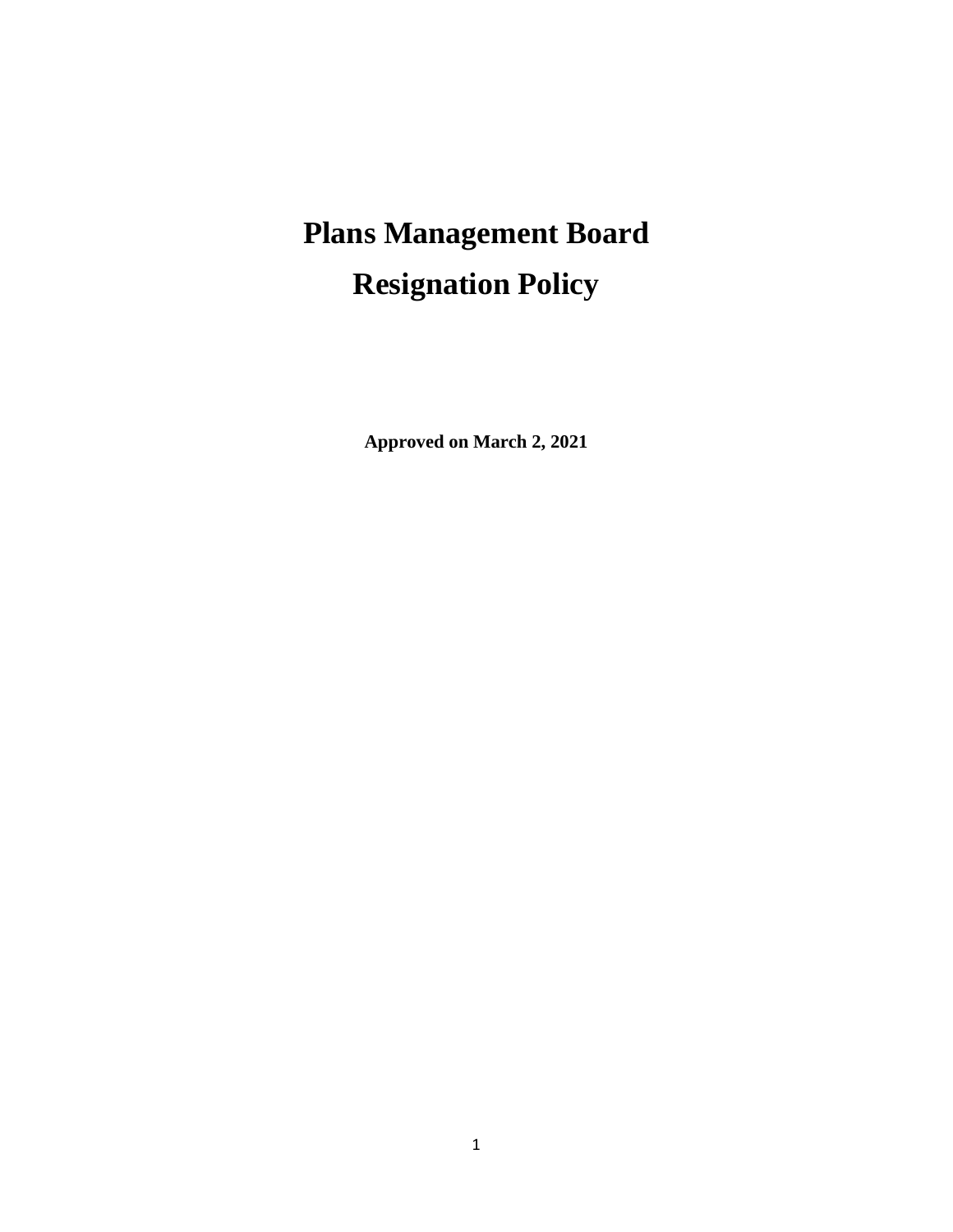## **I. The Plans Management Board**

The Plans Management Board (the "Board") oversees and administers the State of Delaware (the "State") deferred compensation program, authorized under chapter 60A of title 29 of the Delaware Code, the State's college investment plan under IRC § 529, authorized by subchapter XII, chapter 34 of title 14 of the Delaware Code, and the State's Achieving a Better Life Experience program under IRC § 529A, authorized by chapter 96A of title 16 of the Delaware Code (collectively, the "Plans").

The Board has 11 members, including five ex officio members who serve by virtue of their positions as elected and senior appointed officers of the State. Two of the Board's members are required to be State employees and are appointed by the Governor, one of which must be an education employee eligible to participate in the State's deferred compensation plan under section 403(b) of the Internal Revenue Code. Board membership also includes four public members appointed by the Governor.

## **II. The Standing Committees**

In February 2018, as memorialized in Resolution No. 2018-1 (the "Resolution"), the Board dissolved its existing Plan-based committee structure and adopted a new committee structure based on committee function. Pursuant to the Resolution, the Board created two standing committees – an Audit and Governance Committee and an Investment Committee. The Audit and Governance Committee has 5 members, including 2 "outside" members who are not members of the full Board. The Investment Committee has 6 members, including 2 "outside" members.

#### **III. Office of the State Treasurer**

The Office of State Treasurer ("OST") provides administrative support for the Board and its committees in accordance with 29 *Del. C.* § 2722(g).

#### **IV. Statement of Purpose**

This Policy sets forth the procedures for the resignation of Board and committee members.

#### **V. Resignation of Appointed Board Members**

Any appointed Board member who wishes to resign from the Board prior to the end of his or her term, should send, via priority mail and email, a letter of resignation to the Office of the Governor, with a copy to OST, as follows:

Office of the Governor Attn: Director of Boards and Commissions 150 Martin Luther King, Jr. Blvd. South Dover, DE 19901 Email: Gov\_Appointments@delaware.gov